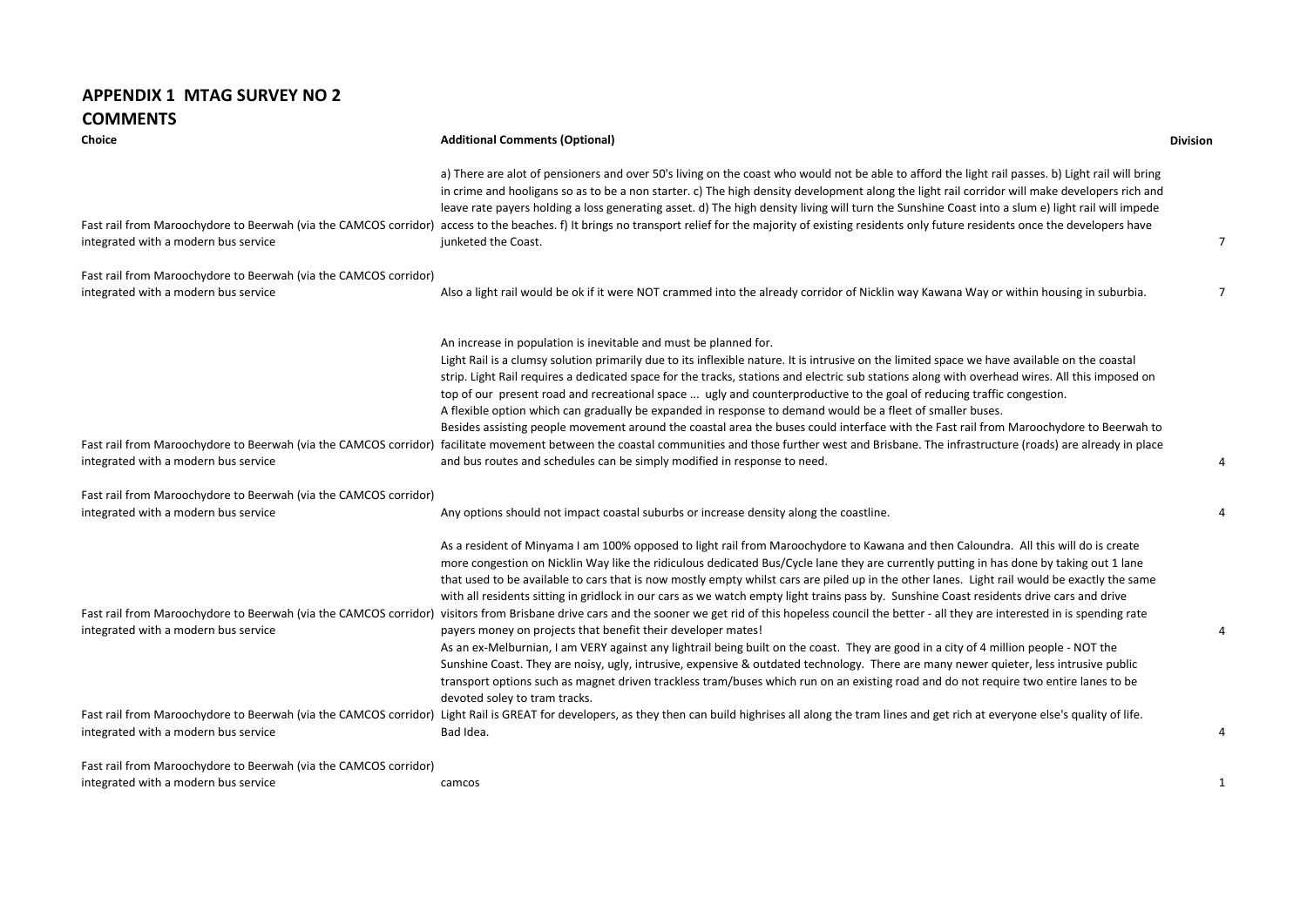| Fast rail from Maroochydore to Beerwah (via the CAMCOS corridor)              |                                                                                                                                                                                                               |              |
|-------------------------------------------------------------------------------|---------------------------------------------------------------------------------------------------------------------------------------------------------------------------------------------------------------|--------------|
| integrated with a modern bus service                                          | Camcos Corridor would not have many Stations and I recall it goes all the way to Noosa and back to the Rail line to Gympie.                                                                                   | 3            |
|                                                                               | Fast rail from Maroochydore to Beerwah (via the CAMCOS corridor) CAMCOS has been the well planned and researched transport solution for many years for the Sunshine Coast. Light Rail doe s not meet the      |              |
| integrated with a modern bus service                                          | long term transport requirements of the Sunshine Coast.                                                                                                                                                       | 2            |
| Fast rail from Maroochydore to Beerwah (via the CAMCOS corridor)              |                                                                                                                                                                                                               |              |
| integrated with a modern bus service                                          | Camcos is a simple, effective solution                                                                                                                                                                        |              |
|                                                                               | CAMCOS planned and land acquired 20 years ago. About time action was implemented.                                                                                                                             |              |
|                                                                               | Large diesel buses on Sunshine Coast roads, which travel largely unfilled, should be replaced with smaller electric buses which would be                                                                      |              |
|                                                                               | better for the environment, allow for altered routes as needed and reduce noise pollution.                                                                                                                    |              |
|                                                                               | Light rail is inflexible, adds to noise and visual pollution, is a barrier to people and traffic movement and would take up extra land to be                                                                  |              |
| Fast rail from Maroochydore to Beerwah (via the CAMCOS corridor) implemented. |                                                                                                                                                                                                               |              |
| integrated with a modern bus service                                          | Definitely do not want to be hemmed in bu ugly high rise buidings.                                                                                                                                            |              |
|                                                                               | Fast rail from Maroochydore to Beerwah (via the CAMCOS corridor) Connect the family & working demographic with schos, university & key employer workplaces with priority on peak hour traffic times.          |              |
| integrated with a modern bus service                                          | Camcos is obvious for a real public transport solution.                                                                                                                                                       |              |
| Fast rail from Maroochydore to Beerwah (via the CAMCOS corridor)              |                                                                                                                                                                                                               |              |
| integrated with a modern bus service                                          | Ditch the light rail                                                                                                                                                                                          |              |
| Fast rail from Maroochydore to Beerwah (via the CAMCOS corridor)              |                                                                                                                                                                                                               |              |
| integrated with a modern bus service                                          | Do not ruin PALMWOODS heritage station and town with rail duplication.                                                                                                                                        | 5            |
|                                                                               | Don't let the Coast become like the Gold Coast. Slow down growth, improve current infractructure of roads and parking!!!! Use current rail                                                                    |              |
|                                                                               | Fast rail from Maroochydore to Beerwah (via the CAMCOS corridor) system for fast trains. Maybe a light rail in the middle of the Bruce Highway, so no impact of higher density and a Gold Coast feeling along |              |
| integrated with a modern bus service                                          | the coastal areas.                                                                                                                                                                                            | 4            |
|                                                                               | Fast rail between Maroochydore and Brisbane is critical.                                                                                                                                                      |              |
|                                                                               | Fast rail from Maroochydore to Beerwah (via the CAMCOS corridor) Light rail, whilst sounds good, is too expensive and will not get the required funding. Should light rail proceed, it will require very high |              |
| integrated with a modern bus service                                          | density along the route which is not the Sunshine Coast we love.                                                                                                                                              |              |
|                                                                               | Faster and more convenient public transport connections between Maroochydore and the train station at Beerwah (or any other station                                                                           |              |
|                                                                               | on the train line to Brisbane) are a real priority. As a non-driver, I find that getting to Brisbane from my home in Parrearra is a ridiculous                                                                |              |
|                                                                               | Fast rail from Maroochydore to Beerwah (via the CAMCOS corridor) undertaking. I have to take two buses just to get to the train station, and spend almost as much time getting to Landsborough Station as I   |              |
| integrated with a modern bus service                                          | do sitting on the train.                                                                                                                                                                                      |              |
| Fast rail from Maroochydore to Beerwah (via the CAMCOS corridor)              |                                                                                                                                                                                                               |              |
| integrated with a modern bus service                                          | G                                                                                                                                                                                                             |              |
| Fast rail from Maroochydore to Beerwah (via the CAMCOS corridor)              |                                                                                                                                                                                                               |              |
| integrated with a modern bus service                                          | Get your heads out of arses                                                                                                                                                                                   |              |
|                                                                               |                                                                                                                                                                                                               |              |
|                                                                               |                                                                                                                                                                                                               |              |
|                                                                               | Having lived on the Sunshine Coast for 41 years I am very disappointed in the direction the present Major is pushing our area.                                                                                |              |
|                                                                               | So much money is wasted on his studies for things the locals dont want just to push his point.                                                                                                                |              |
|                                                                               | The light rail will not ease the congestion, it will just increase the safety risks in a beachside community.                                                                                                 |              |
|                                                                               | Put the money into smaller buses with more services at a more reasonal fare. If the council is willing to waste so much money on the light                                                                    |              |
|                                                                               | Fast rail from Maroochydore to Beerwah (via the CAMCOS corridor) rail,save this money & put it into better bus service & then people might actually leave their cars at home.                                 |              |
| integrated with a modern bus service                                          | The council & the CEO need to listen to the people who do not want our transport levy to increase to pay for their bad desicions.                                                                             | Δ            |
| Fast rail from Maroochydore to Beerwah (via the CAMCOS corridor)              |                                                                                                                                                                                                               |              |
| integrated with a modern bus service                                          | I do not want to see areas around the light rail corridor rezoned to high density!                                                                                                                            | $\mathbf{1}$ |
|                                                                               |                                                                                                                                                                                                               |              |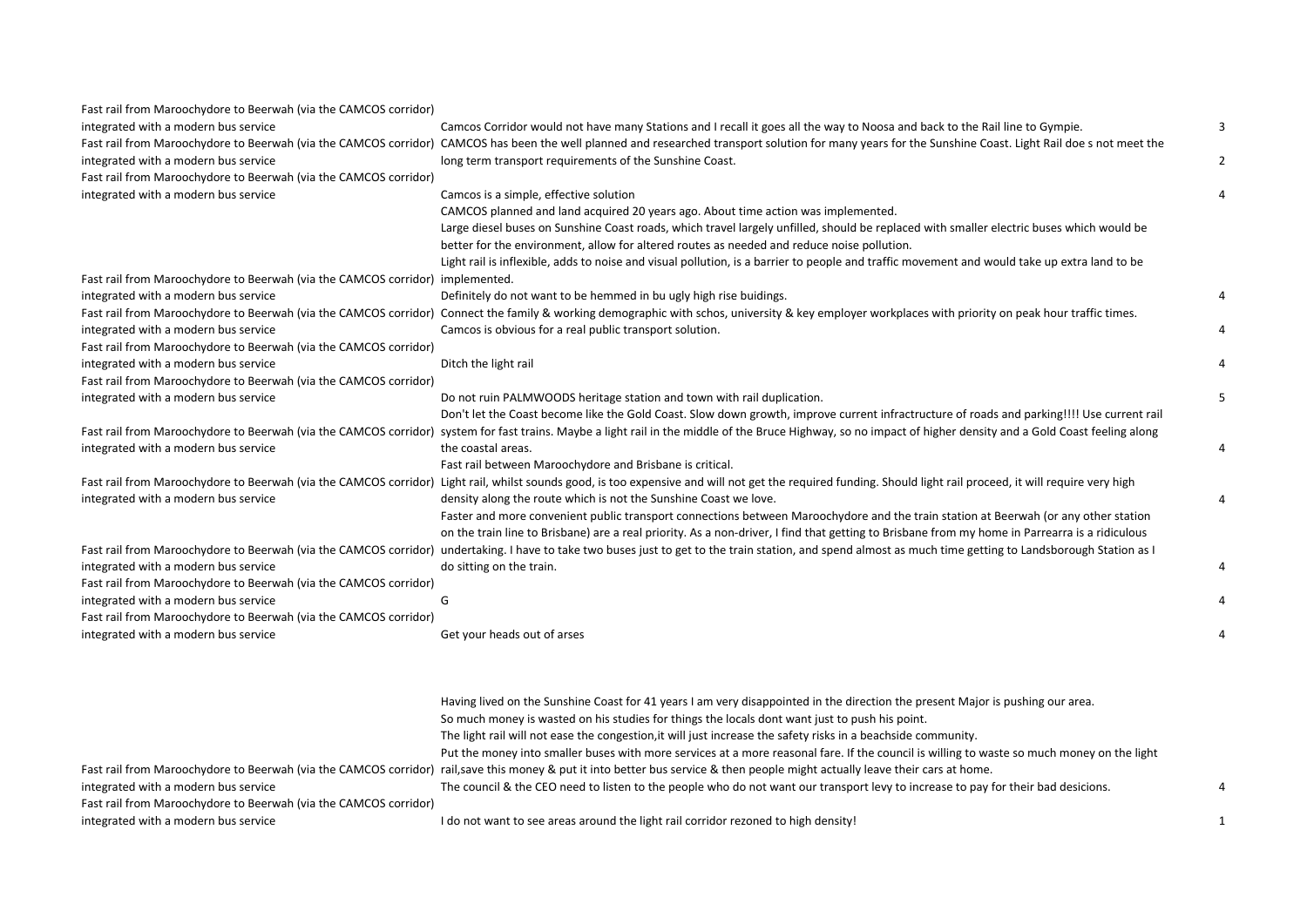|                                                                                                                | Fast rail from Maroochydore to Beerwah (via the CAMCOS corridor) I prefer to catch bus to landsborough than drive so much traffic ever changing road works. Build more roads then there's more cars. In the                                                                                       |   |
|----------------------------------------------------------------------------------------------------------------|---------------------------------------------------------------------------------------------------------------------------------------------------------------------------------------------------------------------------------------------------------------------------------------------------|---|
| integrated with a modern bus service                                                                           | past 7yrs the volume of traffic has increased ruining the sunny coast                                                                                                                                                                                                                             | 8 |
|                                                                                                                | I support the Andrew Wallace proposal for heavy rail from Brisbane to Maroochydore. If that can be done by fats rail, great!                                                                                                                                                                      |   |
| integrated with a modern bus service                                                                           | Fast rail from Maroochydore to Beerwah (via the CAMCOS corridor) Light rail is being used to justify high density development. This proposal will destroy the living standards of locals in the area and must be<br>stopped.                                                                      | 4 |
|                                                                                                                | I would like the high rise epidemic to slow or cease and the current strata levels kept. I feel greedy council members will change them<br>given the right motivation. Our roads are congested and the ridiculous road structure around busy areas like the Plaza and the new CBD                 |   |
|                                                                                                                | Fast rail from Maroochydore to Beerwah (via the CAMCOS corridor) are a joke. It would be great to be able to travel to Brisbane or North from Maroochydore without having to drive to a station 30 minutes                                                                                        |   |
| integrated with a modern bus service<br>Fast rail from Maroochydore to Beerwah (via the CAMCOS corridor)       | away. If option 1 ensures that, with minimal messiness, I'm for it.                                                                                                                                                                                                                               | 8 |
| integrated with a modern bus service                                                                           | I'm most definitely against the grotesque infrastructure needed for the light rail.                                                                                                                                                                                                               | 6 |
|                                                                                                                | Fast rail from Maroochydore to Beerwah (via the CAMCOS corridor) Light rail from Maroochydore to Caloundra is a waste of money. A bus service operating on the same route could provide the same service                                                                                          |   |
| integrated with a modern bus service                                                                           | for much less money. It could even be free and we would come out ahead. As a local, I would never use the proposed light rail.                                                                                                                                                                    | 4 |
|                                                                                                                | Light rail is infrastructure heavy. It requires a maintenance facility and track maintenance. Once the route is decided that is where it stays.<br>Rubber tyres vehicles are the better option, less noise, route variability, uses existing infrastructure (roads and maintenance facility). The |   |
| integrated with a modern bus service                                                                           | Fast rail from Maroochydore to Beerwah (via the CAMCOS corridor) vehicles can be of various sizes. Autonomous vehicles are also nearly ready to use as well, the RACQ has trialled small shuttles on<br>Karagarra Island with research done by the University of the Sunshine Coast.              | 4 |
| integrated with a modern bus service                                                                           | Fast rail from Maroochydore to Beerwah (via the CAMCOS corridor) Light rail too expensive and ties not connect to uni and rail to Brisbane. Forget the Bruce upgrade to get fast rail to bris - pool the funding<br>and will automatically ease Bruce H'way congestion                            | 8 |
|                                                                                                                | Look at the size of the Shire - - why does Council only want to provide a "service" that "benefits" two Divisions!??? With the closure of<br>Walan St, all the buses are diverted in front of my house and I can verify that 90 percent of the buses are completely EMPTY. Some have 2            |   |
| integrated with a modern bus service                                                                           | Fast rail from Maroochydore to Beerwah (via the CAMCOS corridor) or 3 people on. The very most I have seen is 8 people - on the late night bus on Saturdays! No-one is going to use their stupid tram and<br>Council should really start listening to the residents, not the developers.          | 4 |
|                                                                                                                | Modern ELECTRIC buses are the solution here, not outdated and outmoded unsightly Light Rail infrastructure. Smaller buses too, as many                                                                                                                                                            |   |
| integrated with a modern bus service                                                                           | Fast rail from Maroochydore to Beerwah (via the CAMCOS corridor) are nowhere near capacity. Electric buses would benefit tourism, making our streets quieter - especially main thoroughfares through<br>beach precincts (eg Alexandra Parade where there is density of holiday apartments)        | 4 |
| Fast rail from Maroochydore to Beerwah (via the CAMCOS corridor) Need fast efficient train service to Brisbane |                                                                                                                                                                                                                                                                                                   |   |
| integrated with a modern bus service                                                                           | Not a light rail near the beach!                                                                                                                                                                                                                                                                  |   |
| Fast rail from Maroochydore to Beerwah (via the CAMCOS corridor)                                               |                                                                                                                                                                                                                                                                                                   |   |
| integrated with a modern bus service                                                                           | Nicklin way is already at a crawl, and with reduced lanes would be terrible.                                                                                                                                                                                                                      |   |
| Fast rail from Maroochydore to Beerwah (via the CAMCOS corridor)                                               |                                                                                                                                                                                                                                                                                                   |   |
| integrated with a modern bus service                                                                           | No light rail for the Sunshine Coast!                                                                                                                                                                                                                                                             |   |
| Fast rail from Maroochydore to Beerwah (via the CAMCOS corridor)                                               |                                                                                                                                                                                                                                                                                                   |   |
| integrated with a modern bus service                                                                           | No light rail on Nicklin way                                                                                                                                                                                                                                                                      |   |
| Fast rail from Maroochydore to Beerwah (via the CAMCOS corridor)                                               |                                                                                                                                                                                                                                                                                                   |   |
| integrated with a modern bus service                                                                           | No Light Rail or rezoning for highrise in the preposed light rail corridor                                                                                                                                                                                                                        |   |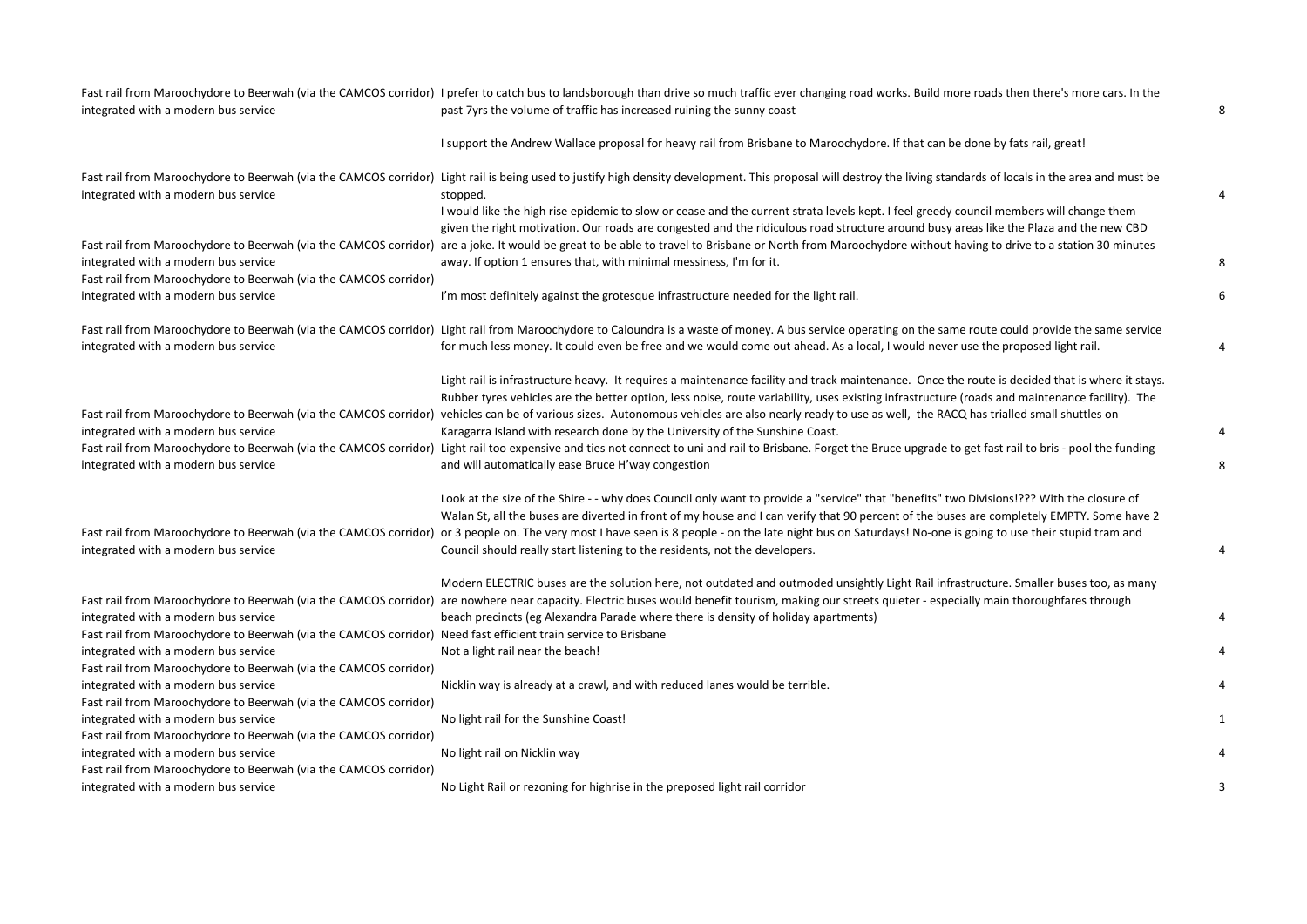|                                                                                                       | No loss of parking facilities.<br>No charging for parking facilities.<br>No light rail.                                                                                                                                                                                                                                                                                                                                                                                                                                                                                        |   |
|-------------------------------------------------------------------------------------------------------|--------------------------------------------------------------------------------------------------------------------------------------------------------------------------------------------------------------------------------------------------------------------------------------------------------------------------------------------------------------------------------------------------------------------------------------------------------------------------------------------------------------------------------------------------------------------------------|---|
|                                                                                                       | No fixed track.                                                                                                                                                                                                                                                                                                                                                                                                                                                                                                                                                                |   |
| Fast rail from Maroochydore to Beerwah (via the CAMCOS corridor) No overhead electrical lines.        |                                                                                                                                                                                                                                                                                                                                                                                                                                                                                                                                                                                |   |
| integrated with a modern bus service                                                                  | No high density dwellings.                                                                                                                                                                                                                                                                                                                                                                                                                                                                                                                                                     |   |
| Fast rail from Maroochydore to Beerwah (via the CAMCOS corridor)                                      |                                                                                                                                                                                                                                                                                                                                                                                                                                                                                                                                                                                |   |
| integrated with a modern bus service                                                                  | NO REZONING FOR HIGH DENSITY                                                                                                                                                                                                                                                                                                                                                                                                                                                                                                                                                   |   |
| Fast rail from Maroochydore to Beerwah (via the CAMCOS corridor)                                      |                                                                                                                                                                                                                                                                                                                                                                                                                                                                                                                                                                                |   |
| integrated with a modern bus service                                                                  | No Rezoning for High-rises and No to light rail system. We moved her for a reason to keep it quit. done make it into another Gold Coast.                                                                                                                                                                                                                                                                                                                                                                                                                                       |   |
|                                                                                                       | Fast rail from Maroochydore to Beerwah (via the CAMCOS corridor) Not sure of the details of my choice but will learn more as I become more involved.                                                                                                                                                                                                                                                                                                                                                                                                                           |   |
| integrated with a modern bus service                                                                  | I DO NOT want the Light Rail plan.                                                                                                                                                                                                                                                                                                                                                                                                                                                                                                                                             | 3 |
| Fast rail from Maroochydore to Beerwah (via the CAMCOS corridor)                                      |                                                                                                                                                                                                                                                                                                                                                                                                                                                                                                                                                                                |   |
| integrated with a modern bus service                                                                  | Numerous studies suggest CAMCOS is the best alternative. Ditch light rail all together                                                                                                                                                                                                                                                                                                                                                                                                                                                                                         | 6 |
|                                                                                                       | Fast rail from Maroochydore to Beerwah (via the CAMCOS corridor) Once the fast rail spine is in it can connect with a scalable electric bus service. Scaleable by the size and number of busses and by the                                                                                                                                                                                                                                                                                                                                                                     |   |
| integrated with a modern bus service                                                                  | number and location of bus routes.                                                                                                                                                                                                                                                                                                                                                                                                                                                                                                                                             | 4 |
| Fast rail from Maroochydore to Beerwah (via the CAMCOS corridor)                                      |                                                                                                                                                                                                                                                                                                                                                                                                                                                                                                                                                                                |   |
| integrated with a modern bus service                                                                  | Our roads are like 'carparks' already and we do NOT want more high rise buildings to increase population and increase traffic<br>People on the sunshine coast have repeatedly said they do not want to be like the Gold Coast! In order for trams to be financially viable,<br>we would need to look like the Gold Coast and Melbourne. I agree we need to look and plan ahead but the current Bus Routes are not at<br>capacity.<br>Unlike a fixed route tram system, bus routes are flexible and able to adapt to the growth areas. Unlike trams, Buses have the capacity to |   |
| Fast rail from Maroochydore to Beerwah (via the CAMCOS corridor) benefit from exciting new technology |                                                                                                                                                                                                                                                                                                                                                                                                                                                                                                                                                                                |   |
| integrated with a modern bus service                                                                  | Unlike trams, there is no visual 'Pollution' associated with overhead lines.                                                                                                                                                                                                                                                                                                                                                                                                                                                                                                   | 4 |
| Fast rail from Maroochydore to Beerwah (via the CAMCOS corridor)                                      |                                                                                                                                                                                                                                                                                                                                                                                                                                                                                                                                                                                |   |
| integrated with a modern bus service                                                                  | Please let the residents have a say, which does not happen if the developments are code assessed.                                                                                                                                                                                                                                                                                                                                                                                                                                                                              |   |
| Fast rail from Maroochydore to Beerwah (via the CAMCOS corridor)                                      |                                                                                                                                                                                                                                                                                                                                                                                                                                                                                                                                                                                |   |
| integrated with a modern bus service                                                                  | Provide a better service to Beerwah and fast rail service to Brisbane and absolutely no rezoning for highrise developments.                                                                                                                                                                                                                                                                                                                                                                                                                                                    |   |
| Fast rail from Maroochydore to Beerwah (via the CAMCOS corridor)                                      |                                                                                                                                                                                                                                                                                                                                                                                                                                                                                                                                                                                |   |
| integrated with a modern bus service                                                                  | Small electric bus shuttle seems a better option for beachside coastal travel between Maroochydore and Kawana as a start.<br>Surely this is a no-brainer. The corridor is ready to go & will hopefully allow people travel to & from Brisbane without the horrendous                                                                                                                                                                                                                                                                                                           | 6 |
|                                                                                                       | Fast rail from Maroochydore to Beerwah (via the CAMCOS corridor) traffic jams that are regular on the highway. All we need is line duplication to make this feasible.                                                                                                                                                                                                                                                                                                                                                                                                          |   |
| integrated with a modern bus service                                                                  | Suburb Alexandra Headland                                                                                                                                                                                                                                                                                                                                                                                                                                                                                                                                                      | 4 |
|                                                                                                       | The light rail is a bid by some to build a 'legacy'. It is evident from Mayoral statements his main intention is to build a 'bigger and better'<br>Gold Coast. The idea of building a system along the coast ignores that the majority of people who would benefit from enhanced public                                                                                                                                                                                                                                                                                        |   |
|                                                                                                       | Fast rail from Maroochydore to Beerwah (via the CAMCOS corridor) transport live 'inland'. The congestion caused by light rail would create pollution and reduce the amenity of the area. The Council seems                                                                                                                                                                                                                                                                                                                                                                     |   |
| integrated with a modern bus service                                                                  | intent on light rail without considering alternatives.                                                                                                                                                                                                                                                                                                                                                                                                                                                                                                                         | 2 |
|                                                                                                       | The use of small Electric Buses connecting from the Fast Rail Beerwah to Maroochydore to service the coastal regions is a good option.                                                                                                                                                                                                                                                                                                                                                                                                                                         |   |
|                                                                                                       | Fast rail from Maroochydore to Beerwah (via the CAMCOS corridor) We do not want further congestion on our poor road system and we certainly do not want a High Density Corridor along the Coastal                                                                                                                                                                                                                                                                                                                                                                              |   |
| integrated with a modern bus service                                                                  | Stretch. NO GOLD COAST!                                                                                                                                                                                                                                                                                                                                                                                                                                                                                                                                                        | 4 |
|                                                                                                       | Fast rail from Maroochydore to Beerwah (via the CAMCOS corridor) There is no need for light rail along the beach front, electric buses travelling regularly for those who require them, is all that is needed.                                                                                                                                                                                                                                                                                                                                                                 |   |
| integrated with a modern bus service                                                                  | We also oppose high density living. The building regulations should stay as they are.                                                                                                                                                                                                                                                                                                                                                                                                                                                                                          | 4 |
|                                                                                                       | Fast rail from Maroochydore to Beerwah (via the CAMCOS corridor) There should be absolutely no rezoning for high rise development. The Sunshine Coast is under threat from continuing over development                                                                                                                                                                                                                                                                                                                                                                         |   |
| integrated with a modern bus service                                                                  | that is being allowed by our current council.                                                                                                                                                                                                                                                                                                                                                                                                                                                                                                                                  | 4 |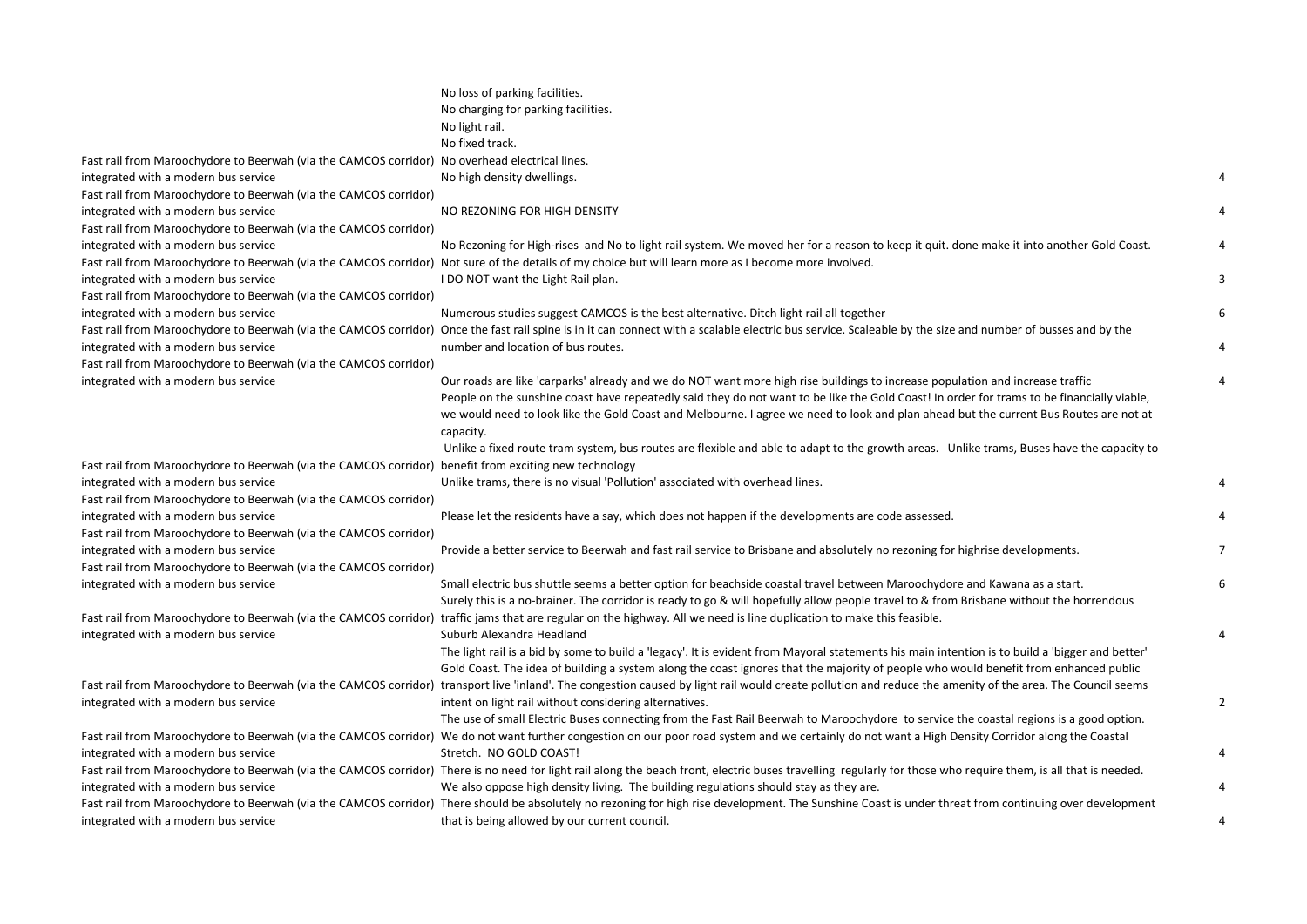| integrated with a modern bus service<br>Fast rail from Maroochydore to Beerwah (via the CAMCOS corridor)<br>integrated with a modern bus service<br>integrated with a modern bus service                             | This is the "Sunny Coast". We chose to live here for the laid back casual life style.<br>We will NOT accept high rise apartment blocks amongst suburbia. The buses are there for those who do not drive and the system can be<br>modernized, expanded and upgraded as demand dictates. Autonomous vehicles will probably be here before light rail could be<br>Fast rail from Maroochydore to Beerwah (via the CAMCOS corridor) implemented. Bus lanes could accommodate cars with three people or more. The Light Rail Business Case requiring high density housing<br>is a SCAM of the first order. Obviously some have an agenda to line their pockets.<br>This is the most effective and common sense option to provide quick access to Brisbane.<br>Fast rail from Maroochydore to Beerwah (via the CAMCOS corridor) This option would benefit the whole of the Sunshine Coast however it needs to include electric and hydrogen buses. It will need road<br>upgrades and station upgrades, but give the flexibility to move transport to new areas as they grow |  |
|----------------------------------------------------------------------------------------------------------------------------------------------------------------------------------------------------------------------|-----------------------------------------------------------------------------------------------------------------------------------------------------------------------------------------------------------------------------------------------------------------------------------------------------------------------------------------------------------------------------------------------------------------------------------------------------------------------------------------------------------------------------------------------------------------------------------------------------------------------------------------------------------------------------------------------------------------------------------------------------------------------------------------------------------------------------------------------------------------------------------------------------------------------------------------------------------------------------------------------------------------------------------------------------------------------|--|
| Fast rail from Maroochydore to Beerwah (via the CAMCOS corridor)<br>integrated with a modern bus service<br>integrated with a modern bus service<br>Fast rail from Maroochydore to Beerwah (via the CAMCOS corridor) | this was initially planned but due to changes with new maroochydore precint dont know if this can happen,<br>this was an influence when we bought in in 2010 and could accept but now we are being deceptivly screwed into this new proposal<br>its bloody ugly and doesnt work any where ive lived thats had it apart from Europe, and we are not Europe<br>This would be the biggest i saw. Good way to destroy a beautiful coastline.<br>Fast rail from Maroochydore to Beerwah (via the CAMCOS corridor) The Gold Coast were not stupid enought to run rail along there beachfront but the council want to<br>run it along Alexandra Headland.                                                                                                                                                                                                                                                                                                                                                                                                                    |  |
| integrated with a modern bus service<br>integrated with a modern bus service                                                                                                                                         | this would ease traffic of the Bruce highway as long as it has regular timetable to meet engagements or flights from Brisbane airport<br>Fast rail from Maroochydore to Beerwah (via the CAMCOS corridor) We already have a good bus service that runs this route. However, it is not well patronised. Light rail won't make any difference. I certainly<br>can't see tradies suddenly wanting to jump the tram!                                                                                                                                                                                                                                                                                                                                                                                                                                                                                                                                                                                                                                                      |  |
| integrated with a modern bus service<br>integrated with a modern bus service<br>Fast rail from Maroochydore to Beerwah (via the CAMCOS corridor)<br>integrated with a modern bus service                             | We DO NOT need a light rail service down the middle of the busiest strip of land on the Sunshine Coast which will clog that traffic area and<br>not be used. We DO NOT need an increase in any population on the current eastern residential corridor from Maroochydore to Caloundra.<br>Fast rail from Maroochydore to Beerwah (via the CAMCOS corridor) BUT we DO need a fast and frequent bus service that links this area to a fast and efficient rail line to Metro Brisbane for commuters and<br>weekend users between the two areas of Brisbane and the Sunshine Coast.<br>Fast rail from Maroochydore to Beerwah (via the CAMCOS corridor) WE DON'T HAVE THE JOBS ON THE SUNSHINE COAST TO ACCOMMODATE DENSITY HOUSING BUT THERE ARE LOTS OF UNEMPLOYED<br>PERSONS WHO WOULD TRAVEL BY TRAIN IF CLOSE FOR WORK.<br>Why would we take away our comparative advantage of lower density living when there are better alternatives than fixed line light rail                                                                                                     |  |
| integrated with a modern bus service                                                                                                                                                                                 | With parking restricted to 2 hours our popular beaches and shopping centres (3 hours) are not viable to park at and existing public<br>transport infrastructure for those living further afield is not an option. It took my daughter 3 hours to catch a bus from Palmwoods to<br>Fast rail from Maroochydore to Beerwah (via the CAMCOS corridor) Kawana shopping centre. That is after driving 14 mins to drop her off at Nambour. The links are atrocious. She also moved to a Brisbane<br>at 17yrs of age as the train to Brisbane was also not often enough for uni. She did this for 6 months and it was very inadequate.                                                                                                                                                                                                                                                                                                                                                                                                                                       |  |
| Light rail initially from Maroochydore to Kawana (Stage 1) and then<br>from Kawana to Caloundra (Stage 2)                                                                                                            | No high density zoning                                                                                                                                                                                                                                                                                                                                                                                                                                                                                                                                                                                                                                                                                                                                                                                                                                                                                                                                                                                                                                                |  |
| Neither                                                                                                                                                                                                              | An efficient free bus service                                                                                                                                                                                                                                                                                                                                                                                                                                                                                                                                                                                                                                                                                                                                                                                                                                                                                                                                                                                                                                         |  |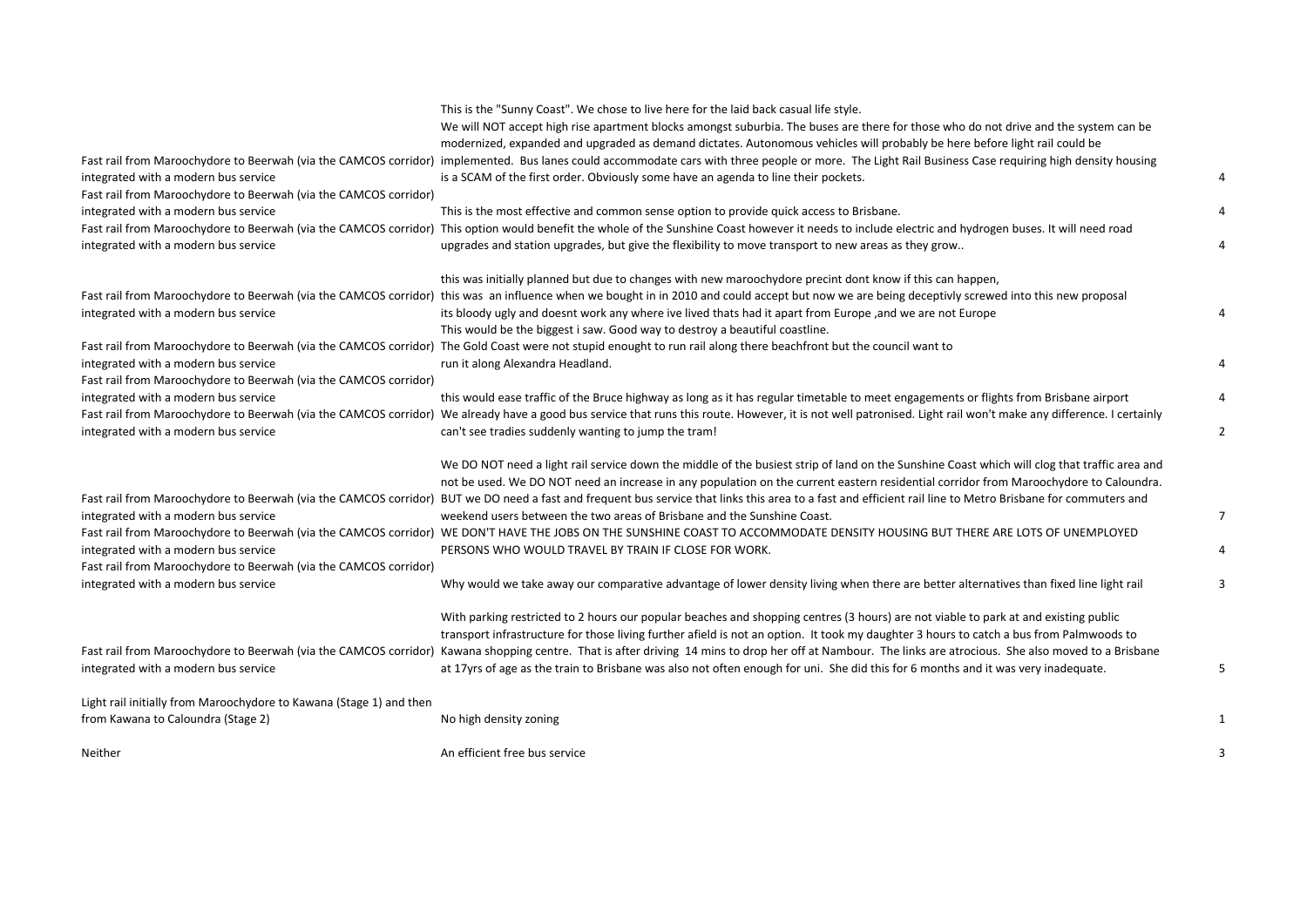|                | Change the bus routes. I never see many people on the buses when I'm on the Coast. There needs to be better incentive for getting<br>people out of cars but having lived in London for many years I know that many people like driving their cars no matter how decent the<br>public transport is. Australians are not used to using public transport - we are used to driving distances to get to places - so there needs to<br>be a better way of getting people out of their cars than a new transport system when the current one, buses and trains, are not fully<br>occupied. Have express buses at certain times to get people from the coast to the nearest train station - Landsborough for instance. We<br>do not need higher density living - why is there such a desire to fill the coast with more people, more businesses, more cars? Don't let us |                |
|----------------|------------------------------------------------------------------------------------------------------------------------------------------------------------------------------------------------------------------------------------------------------------------------------------------------------------------------------------------------------------------------------------------------------------------------------------------------------------------------------------------------------------------------------------------------------------------------------------------------------------------------------------------------------------------------------------------------------------------------------------------------------------------------------------------------------------------------------------------------------------------|----------------|
| Neither        | become the Gold Coast - there are a lot of issues there that we don't want here (although increasing crime rates are starting to show)                                                                                                                                                                                                                                                                                                                                                                                                                                                                                                                                                                                                                                                                                                                           |                |
| Neither        | Create a fast rail network between Nambour & Brisbane to ease congestion on the Bruce Highway                                                                                                                                                                                                                                                                                                                                                                                                                                                                                                                                                                                                                                                                                                                                                                    |                |
| Neither        | Don't want the Sunshine coast turned into another gold coast                                                                                                                                                                                                                                                                                                                                                                                                                                                                                                                                                                                                                                                                                                                                                                                                     |                |
| <b>Neither</b> | electric busus only please                                                                                                                                                                                                                                                                                                                                                                                                                                                                                                                                                                                                                                                                                                                                                                                                                                       | $\overline{4}$ |
|                | Fast rail from Maroochydore to Beerwah is useless unless there is fast rail to Brisbane. Light rail should NEVER happen on the Sunshine                                                                                                                                                                                                                                                                                                                                                                                                                                                                                                                                                                                                                                                                                                                          |                |
| <b>Neither</b> | Coast. It is purely designed to take people from Caloundra etc to the new Maroochydore CBD area, and the Sunshine Plaza.                                                                                                                                                                                                                                                                                                                                                                                                                                                                                                                                                                                                                                                                                                                                         | 4              |
|                | First priority: upgrade the main rail line to Gympie. Guide development toward the inland. The oceanfront doesn't need added                                                                                                                                                                                                                                                                                                                                                                                                                                                                                                                                                                                                                                                                                                                                     |                |
|                | infrastructure encouragement for its inevitable over-development. Sea level rise will very likely dramatically change the oceanfront before                                                                                                                                                                                                                                                                                                                                                                                                                                                                                                                                                                                                                                                                                                                      |                |
| Neither        | the end of the century.                                                                                                                                                                                                                                                                                                                                                                                                                                                                                                                                                                                                                                                                                                                                                                                                                                          | 10             |
| Neither        | free buses                                                                                                                                                                                                                                                                                                                                                                                                                                                                                                                                                                                                                                                                                                                                                                                                                                                       |                |
| Neither        | How about fixing the traffic and congestion and first if I wanted to live on the Gold Coast I already would be                                                                                                                                                                                                                                                                                                                                                                                                                                                                                                                                                                                                                                                                                                                                                   |                |
|                | I can see that there will be more congestion due to removing two traffic lanes from an already busy road.                                                                                                                                                                                                                                                                                                                                                                                                                                                                                                                                                                                                                                                                                                                                                        |                |
| Neither        | Let's not become another Gold Coast                                                                                                                                                                                                                                                                                                                                                                                                                                                                                                                                                                                                                                                                                                                                                                                                                              |                |
|                | I do not consent to a light rail                                                                                                                                                                                                                                                                                                                                                                                                                                                                                                                                                                                                                                                                                                                                                                                                                                 |                |
| Neither        | And I do not not consent to a fast rail or a light light rail.                                                                                                                                                                                                                                                                                                                                                                                                                                                                                                                                                                                                                                                                                                                                                                                                   |                |
| Neither        | I do not consent to fast or light rail                                                                                                                                                                                                                                                                                                                                                                                                                                                                                                                                                                                                                                                                                                                                                                                                                           | 3              |
| Neither        | I don't think any mass public transit development will reduce people's car-driving habits, which is what's needed to make our roads more<br>useable. A larger population will probably lead to more congestion. I'd rather the money and time be spent on making population centres<br>more walkable and rideable, by making less fatiguing paths to encourage walking further and having more shade trees so people can feel<br>protected from the harsh sun we have most of the year. If the Sunshine Coast can reduce the need for cars in daily errands etc. then the                                                                                                                                                                                                                                                                                        | 3              |
|                | roads can be freed up for easier car drives for other less numerous trips.<br>I don't think light rail is what the Sunshine Coast needs. It will have a vastly negative impact on the coast community and lifestyle, not to<br>mention devaluing of property and business along the rail line.                                                                                                                                                                                                                                                                                                                                                                                                                                                                                                                                                                   |                |
|                | Then there's the potential increase in crime which has been seen on the Gold Coast since their rail was introduced.                                                                                                                                                                                                                                                                                                                                                                                                                                                                                                                                                                                                                                                                                                                                              |                |
|                | Why not improve the current bus system, running buses more often and having them battery operated?                                                                                                                                                                                                                                                                                                                                                                                                                                                                                                                                                                                                                                                                                                                                                               |                |
|                | When looking at the Gold Coast rail system as a comparison, it appears that it was not built in the best interest of the residence and was a<br>massive waste of rate and tax payer money.                                                                                                                                                                                                                                                                                                                                                                                                                                                                                                                                                                                                                                                                       |                |
| Neither        | Please don't let this happen to us on the Sunshine Coast, let's keep the Sunshine Coast's integrity and beauty intact.                                                                                                                                                                                                                                                                                                                                                                                                                                                                                                                                                                                                                                                                                                                                           | 8              |
| Neither        | I encourage the council and his premier to promote economic growth without affecting so significantly our lifestyle as He is already doing.<br>There must be a balance!                                                                                                                                                                                                                                                                                                                                                                                                                                                                                                                                                                                                                                                                                          | 5              |
|                |                                                                                                                                                                                                                                                                                                                                                                                                                                                                                                                                                                                                                                                                                                                                                                                                                                                                  |                |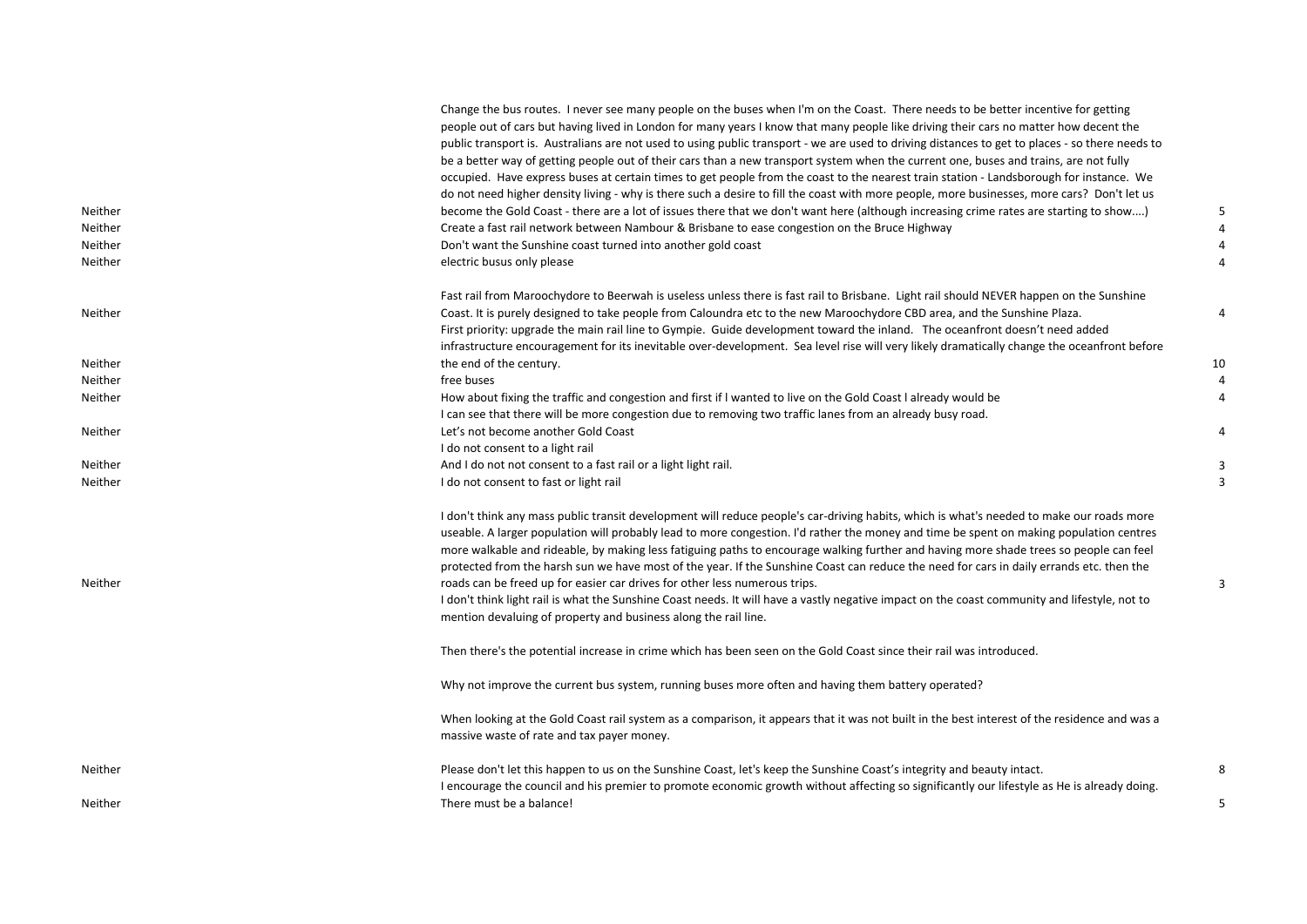|         | I have never heard of a Public Transport system that pays it's own way. Any public transport always requires people who do not use the<br>system, to pay the substantial financial shortfall, and it becomes a financial burden on the non-users, who still have to pay for our own         |                |
|---------|---------------------------------------------------------------------------------------------------------------------------------------------------------------------------------------------------------------------------------------------------------------------------------------------|----------------|
|         | transport costs. Users pay all costs, not the rest of us who do not want it. Ask private enterprise to build and operate it and see how many<br>takers there are. No other benefits to developers such as land rezoning, simply a straight user pays all costs. No more take, take, take by |                |
| Neither | our Council thank you.                                                                                                                                                                                                                                                                      | $\overline{4}$ |
| Neither | I want to see current railway line single rail duplicated to two way rail.                                                                                                                                                                                                                  | 8              |
|         | I'd like to see transport infrasturucture that relieves congestion along David Low Way and promotes develpopment away from the                                                                                                                                                              |                |
| Neither | coastline.                                                                                                                                                                                                                                                                                  | 8              |
|         | if i wanted to live in the gold coast i would move there. we love the Sunshine coast just as it is right now.                                                                                                                                                                               |                |
| Neither | developers are the only ones to benefit from this type of plan. keep the beautiful sunshine coast they way it is.                                                                                                                                                                           | 4              |
|         | IF YOU WANT THE SUNSHINE COAST TO BE LIKE THE GOLD COAST - YOU MOVE THERE. I USED TO LIVE ON THE GOLD COAST - WE DON'T                                                                                                                                                                      |                |
| Neither | WANT OUR SUNSHINE COAST TO BE LIKE THE GOLD COAST.                                                                                                                                                                                                                                          | 4              |
| Neither | Increase bus services! We do not want high density living along the coast, destroying the heart of the landscape.                                                                                                                                                                           | 4              |
|         | It hasn't worked on the Gold Coast. It is unsightly. To much reclaiming of properties/land. Would rather have a better bus and train                                                                                                                                                        |                |
| Neither | system in place                                                                                                                                                                                                                                                                             | 3              |
|         | It is already getting so, so busy on the roads and beaches. It doesn't feel like the Sunshine Coast any more. With the Aura development                                                                                                                                                     |                |
| Neither | bringing thousands more people to the coast, we just don't need any more high density living. Please, please leave it as it is.                                                                                                                                                             | 7              |
| Neither | Leave the railway at beerwah                                                                                                                                                                                                                                                                | 4              |
|         | Light rail will cause more problems than any supposed solutions it would provide. An increase in buses, and the introduction of electric                                                                                                                                                    |                |
|         | buses, would provide a far more effective solution to any public transport issues that may exist. As a large number of residents in the area                                                                                                                                                |                |
|         | which will be affected by the implementation of a light rail system are retirees or unemployed, the argument that this service would be                                                                                                                                                     |                |
|         | provided for workers does not hold up to scrutiny.                                                                                                                                                                                                                                          |                |
|         | Also the construction of the light rail would lead to the displacement of a large number of people due to their homes being 'taken' by the<br>government with no guarantee that the monetary compensation offered by the government would in any way reflect the true values of             |                |
|         | the homes being acquired. This would cause problems for owner-occupiers as they would somehow need to find somewhere else to live                                                                                                                                                           |                |
|         | and there is no guarantee that they would be able to find a new residence which would be of the same standard as the one they have had                                                                                                                                                      |                |
|         | to vacate.                                                                                                                                                                                                                                                                                  |                |
|         | There is also the question of how this proposed development would affect the numerous small shopping centers that are adjacent to                                                                                                                                                           |                |
|         | Nicklin Way. This could lead to the loss of livelihoods which disproves the argument that this development is supposed to benefit job-                                                                                                                                                      |                |
| Neither | holders.                                                                                                                                                                                                                                                                                    |                |
|         | Need multiple modes of personal transport both powered & unpowered for flexibility pathways/roads need to be multifunctional                                                                                                                                                                |                |
|         | Light rail waste of money very compromised                                                                                                                                                                                                                                                  |                |
|         | Heavy rail can have its place to move medium to long distance                                                                                                                                                                                                                               |                |
| Neither | Buses can be flexible but need pathways/roads                                                                                                                                                                                                                                               | 4              |
|         | Organize a modern and completely different transport plan. Both current plans will only service a very small part of the Sunshine Coast at                                                                                                                                                  |                |
| Neither | enormous cost to everyone.                                                                                                                                                                                                                                                                  | 5              |
|         |                                                                                                                                                                                                                                                                                             |                |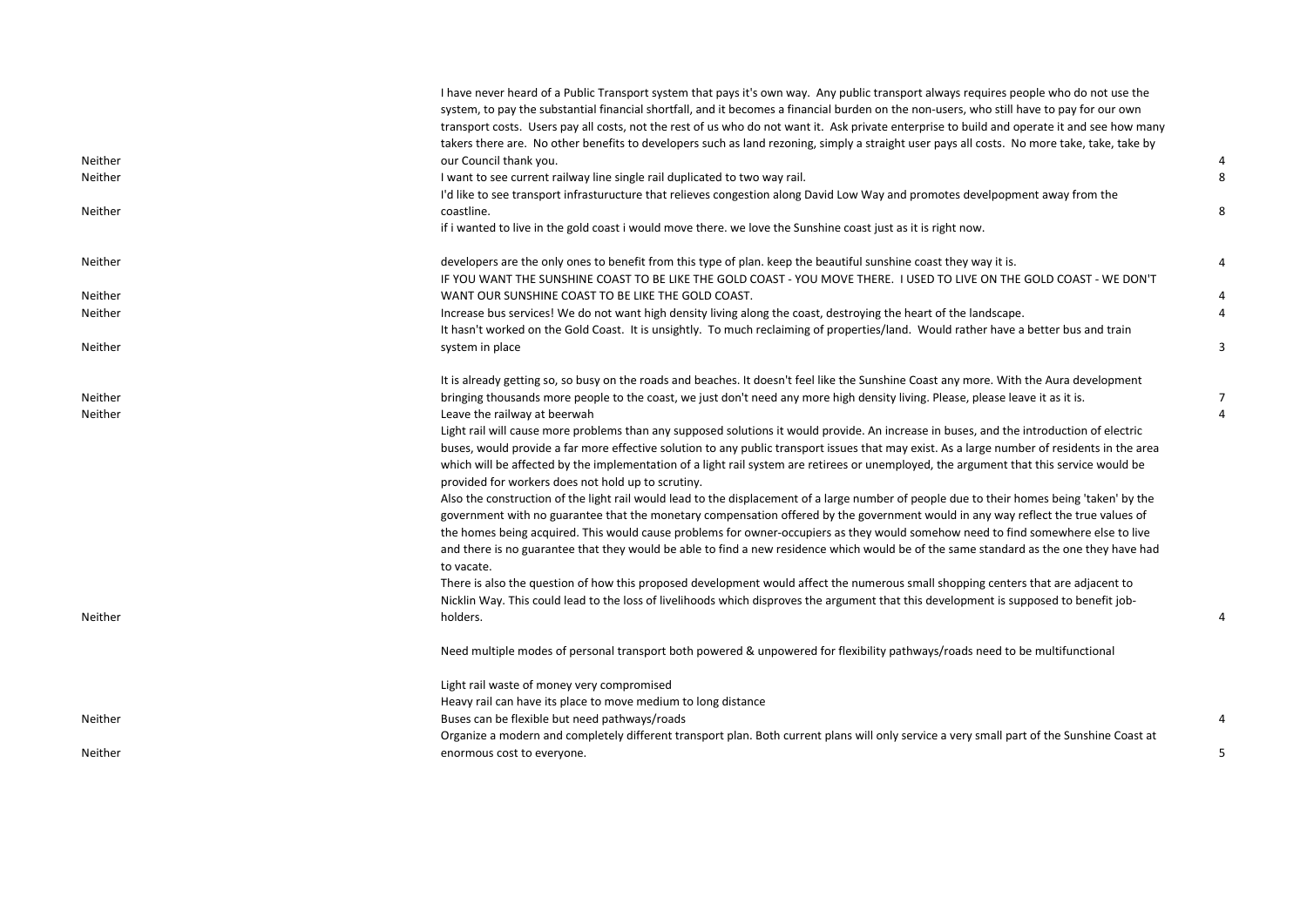|         | Please don't spoil the charm of the Sunshine Coast with unsightly light rail infrastructure and high density buildings. Residents live here<br>and not the Gold Coast because we like the small town feel of the Sunshine Coast. Improve the bus public transport system and cycling<br>infrastructure.                                                                                        |   |
|---------|------------------------------------------------------------------------------------------------------------------------------------------------------------------------------------------------------------------------------------------------------------------------------------------------------------------------------------------------------------------------------------------------|---|
|         | I would prefer to see bus public transport improved for ALL the coast. The light rail proposal will only benefit tourists and those rich<br>enough to live close to the water. Those in outer areas (Mountain Creek, Sippy Downs, Buderim etc) will gain no benefit from the light rail.                                                                                                       |   |
|         | Bus transport needs to have more stops, run every fifteen minutes and reach areas away from main roads. I moved from Brisbane where I<br>preferred to use bus transport and cycle. I could go two to three weeks without using my car. Sadly I drive everywhere since moving to the<br>Sunshine Coast because buses don't run often enough and I have to walk over a kilometres to a bus stop. |   |
|         | I know the argument that not enough people use the buses so money can't be spend improving the service, but no-one will use something                                                                                                                                                                                                                                                          |   |
| Neither | that is not convenient to them. Improve the convenience and they will use it. After all busing it when dining out is a great because you<br>don't need to worry about who's going to be the designated driver, provided the service runs till a reasonable hour.                                                                                                                               |   |
| Neither | Region rapid bus network option                                                                                                                                                                                                                                                                                                                                                                |   |
| Neither | Smaller busses with more frequent services                                                                                                                                                                                                                                                                                                                                                     |   |
| Neither | Spend the money on more traffic lanes and parking                                                                                                                                                                                                                                                                                                                                              |   |
| Neither | Stop ruining the sunshine coast                                                                                                                                                                                                                                                                                                                                                                |   |
| Neither | Stop the destruction of trees & animal habitats for more development. The Sunshine Coast doesn't need to turn into a metropolis.                                                                                                                                                                                                                                                               | 7 |
| Neither | Stop the growth addiction. Stop the developers running the whole show. We don't need more people. Let them live somewhere else.                                                                                                                                                                                                                                                                |   |
| Neither | The high density unit development is ruining the sunshine coast neighbourhoods.                                                                                                                                                                                                                                                                                                                |   |
| Neither | the Nicklin way has become the ugly way and congested way already due to poor planning please don't make it worse                                                                                                                                                                                                                                                                              |   |
|         | The over development of the proposed 'light rail corridor' is a land grab by SCC (Jamieson) and the (Chinese investors) developer mates.                                                                                                                                                                                                                                                       |   |
|         | This must be exposed and stopped immediately!                                                                                                                                                                                                                                                                                                                                                  |   |
| Neither | Modern ELECTRIC buses are the best solution.                                                                                                                                                                                                                                                                                                                                                   | 9 |
|         | The SSC is already "overcrowded" and to further encourage urbanisation of our region via high density living is a 'yesterday idea" - have we                                                                                                                                                                                                                                                   |   |
| Neither | forgotten Covid 19 and the pain this inflicted on those "living/existing" in high density living area within our cities.                                                                                                                                                                                                                                                                       | 7 |
| Neither | The Sunshine Coast does not want to become the Gold Coast and we do not require light rail in Kawana                                                                                                                                                                                                                                                                                           | 3 |
|         | The uptake is 5% the biggest waste of rate payers money. This is not about light rail, the state government and council want to do mass                                                                                                                                                                                                                                                        |   |
|         | highrise development. Destroying the community we love. With an increase of 100,000 residents. Increasing the impact on congestion.                                                                                                                                                                                                                                                            |   |
|         | Developers rule on the Sunshine Coast at the expense of ratepayers. The community has to stop this waste of billions of dollars at the                                                                                                                                                                                                                                                         | 2 |
| Neither | expense of our beautiful environment.<br>There is already too much development which is taking away from our environmentgrowing up on the coast and being of a senior age, I                                                                                                                                                                                                                   |   |
|         | am horrified at what is considered improving and development. Think hard about the future and what environment will work with people,                                                                                                                                                                                                                                                          |   |
| Neither | not the other way round.                                                                                                                                                                                                                                                                                                                                                                       | 5 |
|         | There is plenty of scope to improve public transport using new technologies that are either already available or will be available before                                                                                                                                                                                                                                                      |   |
|         | Stage 1 could be ready. One of those has been more widely used because of Covid-19 and should continue and even increase beyond                                                                                                                                                                                                                                                                |   |
| Neither | 2021. I refer to telecommuting.                                                                                                                                                                                                                                                                                                                                                                | 5 |
|         |                                                                                                                                                                                                                                                                                                                                                                                                |   |